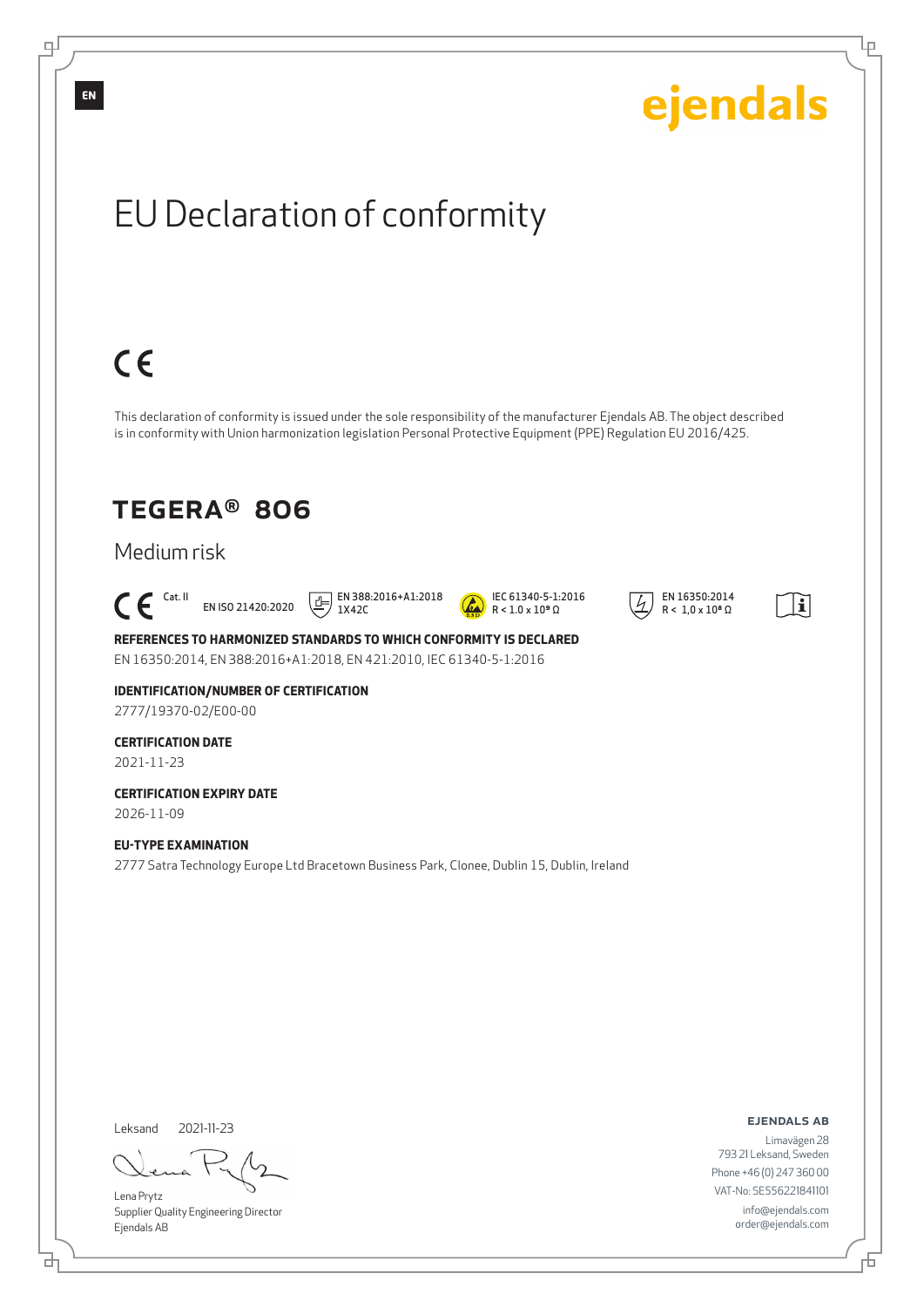

Lena Prytz Supplier Quality Engineering Director Ejendals AB

<u>다</u>

டி

793 21 Leksand, Sweden Phone +46 (0) 247 360 00 VAT-No: SE556221841101 info@ejendals.com order@ejendals.com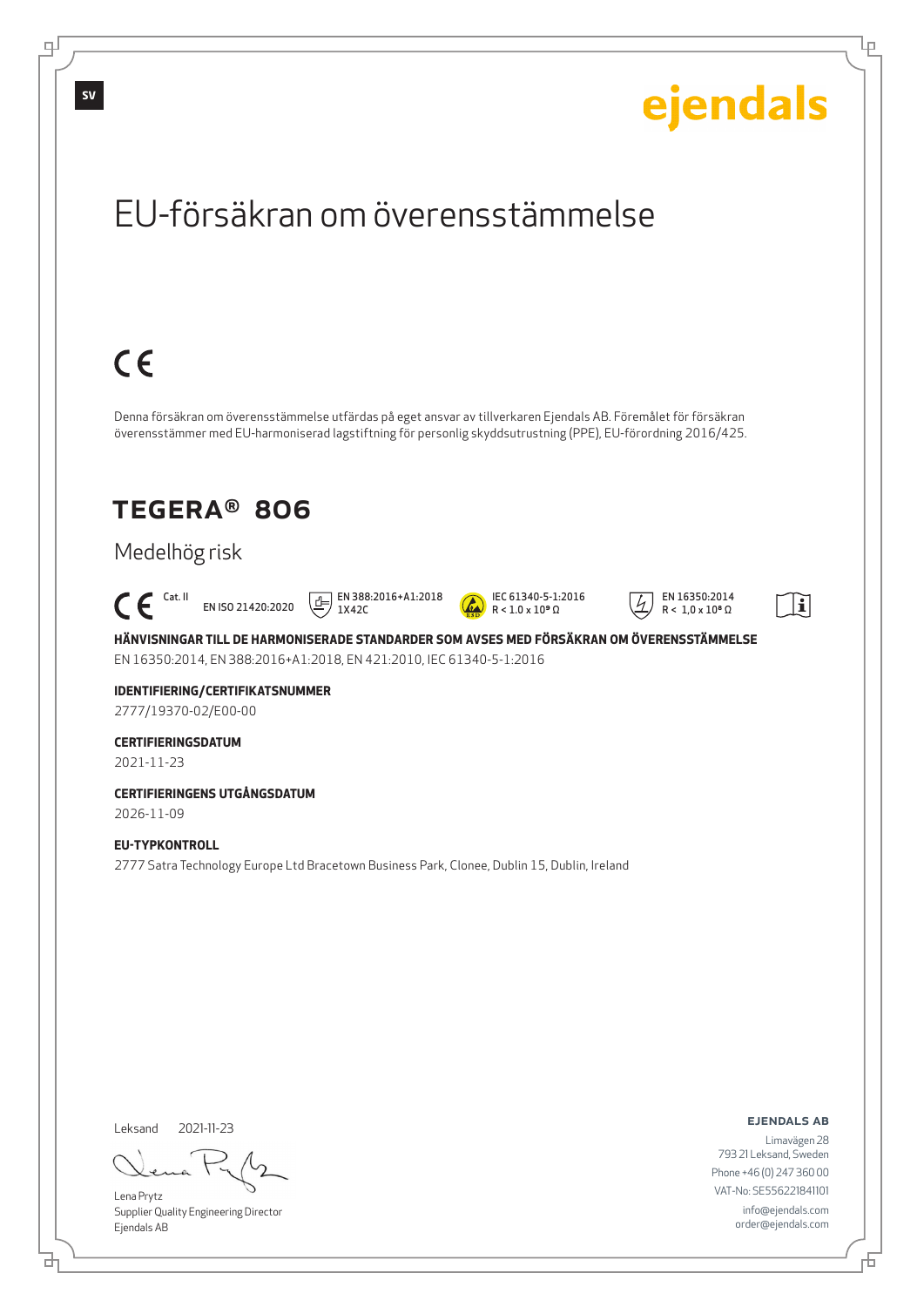

Đ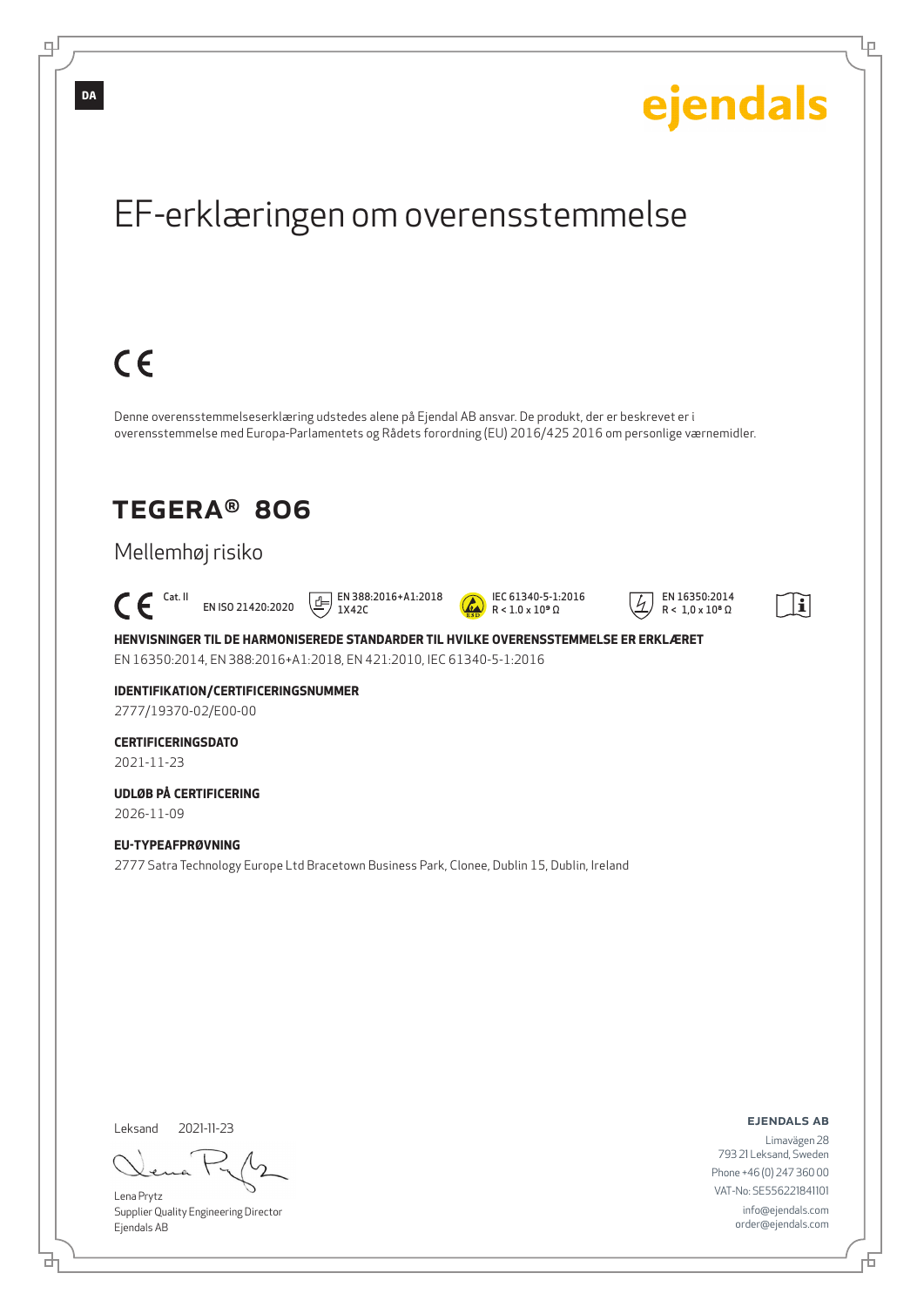

Leksand 2021-11-23

브

Lena Prytz Supplier Quality Engineering Director Ejendals AB

ejendals ab

Limavägen 28 793 21 Leksand, Sweden Phone +46 (0) 247 360 00 VAT-No: SE556221841101 info@ejendals.com order@ejendals.com

Đ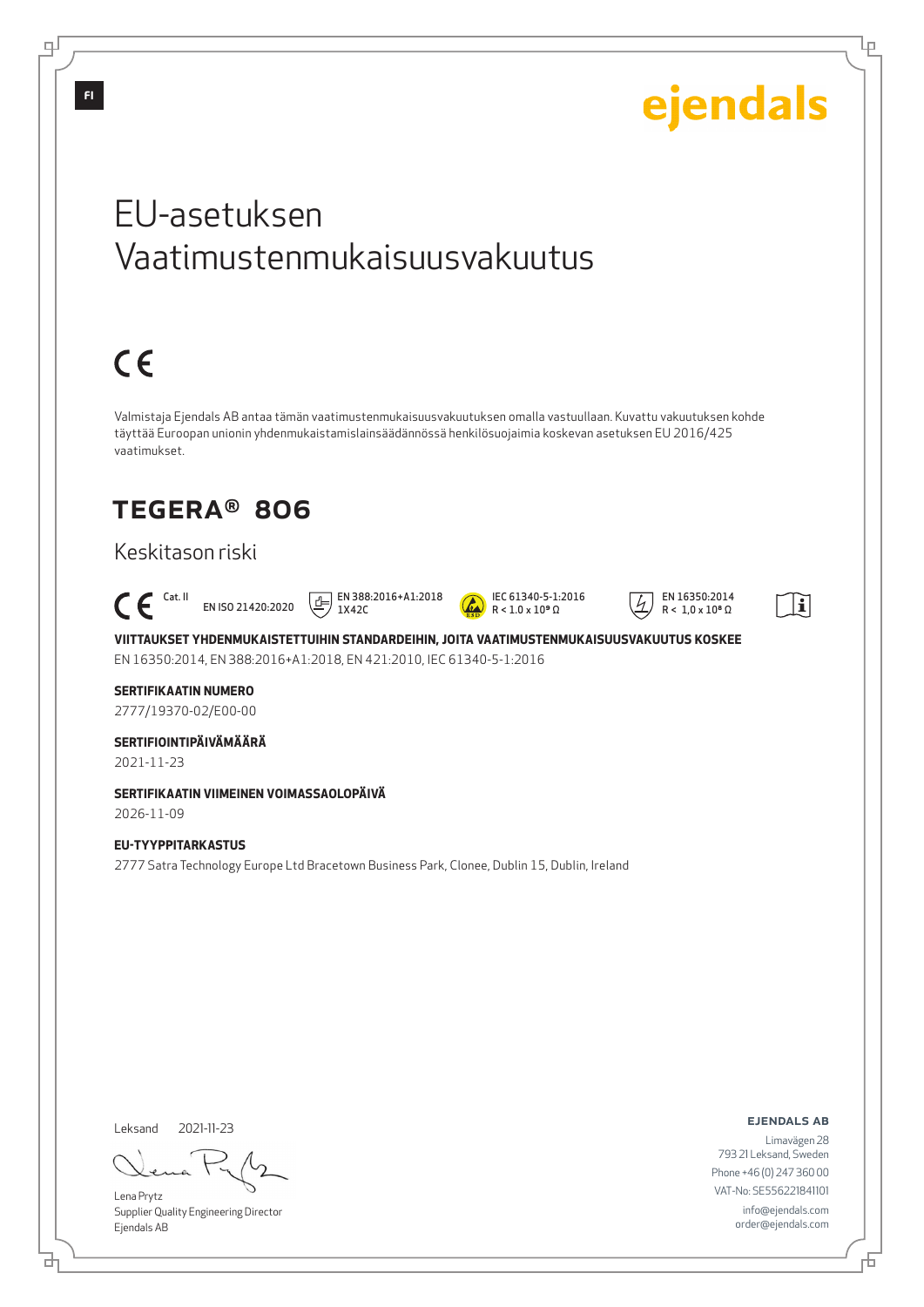# ejendals

Ļμ

## Déclaration de conformité de l'Union Européenne

# $C \in$

La présente déclaration de conformité est établie sous la seule responsabilité du fabricant, Ejendals AB. L'objet décrit est conforme à la Règlementation 2016/425 de l'Union Européenne sur l'harmonisation des législations de l'Union Européenne relatives aux équipements de protection individuelle (EPI).

### TEGERA® 806

### Risque moyen

 $\epsilon$ EN ISO 21420:2020

 EN 388:2016+A1:2018 1X42C



 EN 16350:2014  $R < 1.0 \times 10^8 \Omega$ 



**RÉFÉRENCES AUX NORMES HARMONISÉES PAR RAPPORT AUXQUELLES LA CONFORMITÉ EST DÉCLARÉE** EN 16350:2014, EN 388:2016+A1:2018, EN 421:2010, IEC 61340-5-1:2016

**IDENTIFICATION/NUMÉRO DE CERTIFICATION** 2777/19370-02/E00-00

### **DATE DE CERTIFICATION**

2021-11-23

**DATE D'EXPIRATION DU CERTIFICAT** 2026-11-09

#### **EXAMEN UE DE TYPE**

2777 Satra Technology Europe Ltd Bracetown Business Park, Clonee, Dublin 15, Dublin, Ireland

Leksand 2021-11-23

Lena Prytz Supplier Quality Engineering Director Ejendals AB

ejendals ab

Đ

Limavägen 28 793 21 Leksand, Sweden Phone +46 (0) 247 360 00 VAT-No: SE556221841101 info@ejendals.com order@ejendals.com

டி

**FR**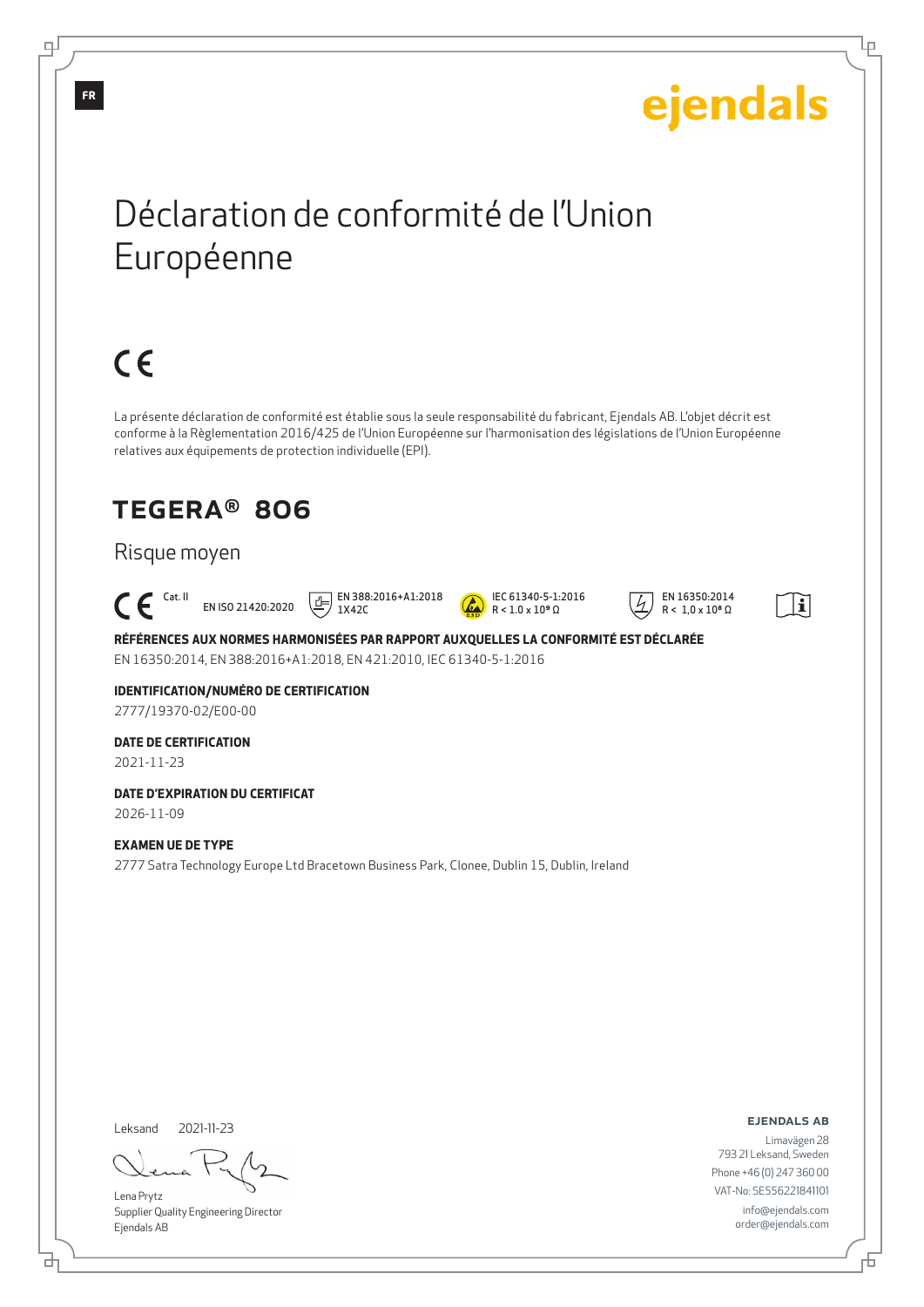

Supplier Quality Engineering Director Ejendals AB

<u>다</u>

order@ejendals.com

舌

Ļμ

டி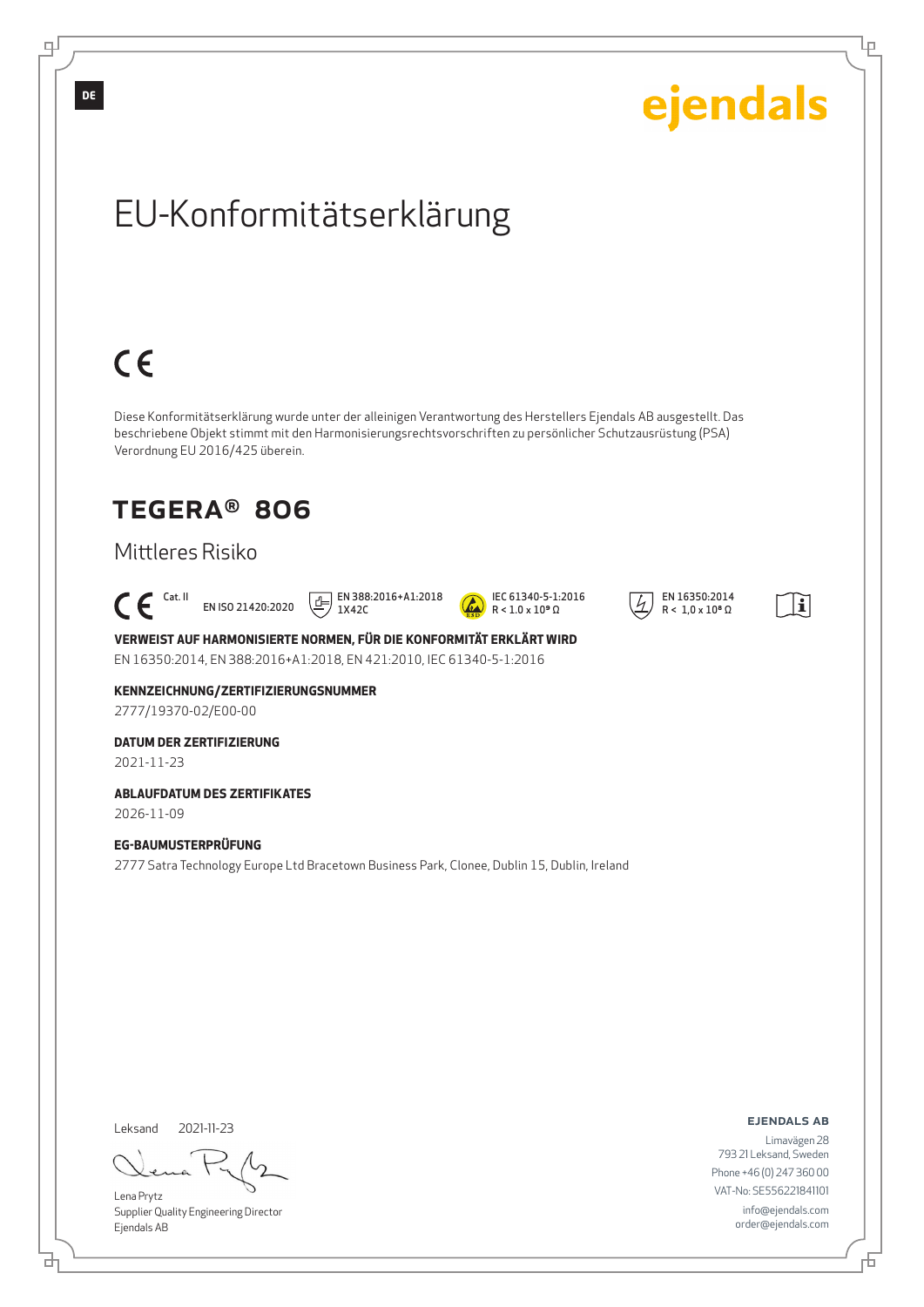**NO**

டி

ejendals

Ļμ

### EU-samsvarserklæring

# $C \in$

Denne samsvarserklæringen er gitt ut ene og alene under ansvaret til produsenten Ejendals AB. Objektet som er beskrevet, er i samsvar med EUs harmoniseringsregelverk EU-forskrift for personlig verneutstyr (PVU) EU 2016/425.

### TEGERA® 806

### Middels risiko

#### $\mathsf{C}\boldsymbol{\mathsf{F}}$ <sup>Cat. II</sup> EN ISO 21420:2020

 $\boxed{1}$  EN 388:2016+A1:2018 1X42C



 EN 16350:2014  $R < 1.0 \times 10^8 \Omega$ 



**REFERANSER TIL HARMONISERTE STANDARDER MED ERKLÆRT OVERENSSTEMMELSE** EN 16350:2014, EN 388:2016+A1:2018, EN 421:2010, IEC 61340-5-1:2016

**IDENTIFISERING/SERTIFISERINGSNUMMER** 2777/19370-02/E00-00

#### **SERTIFISERINGSDATO** 2021-11-23

**UTLØPSDATO SERTIFISERING** 2026-11-09

**UNDERSØKELSE EU-TYPE** 2777 Satra Technology Europe Ltd Bracetown Business Park, Clonee, Dublin 15, Dublin, Ireland

Leksand 2021-11-23

<u>다</u>

Lena Prytz Supplier Quality Engineering Director Ejendals AB

ejendals ab

舌

Limavägen 28 793 21 Leksand, Sweden Phone +46 (0) 247 360 00 VAT-No: SE556221841101 info@ejendals.com order@ejendals.com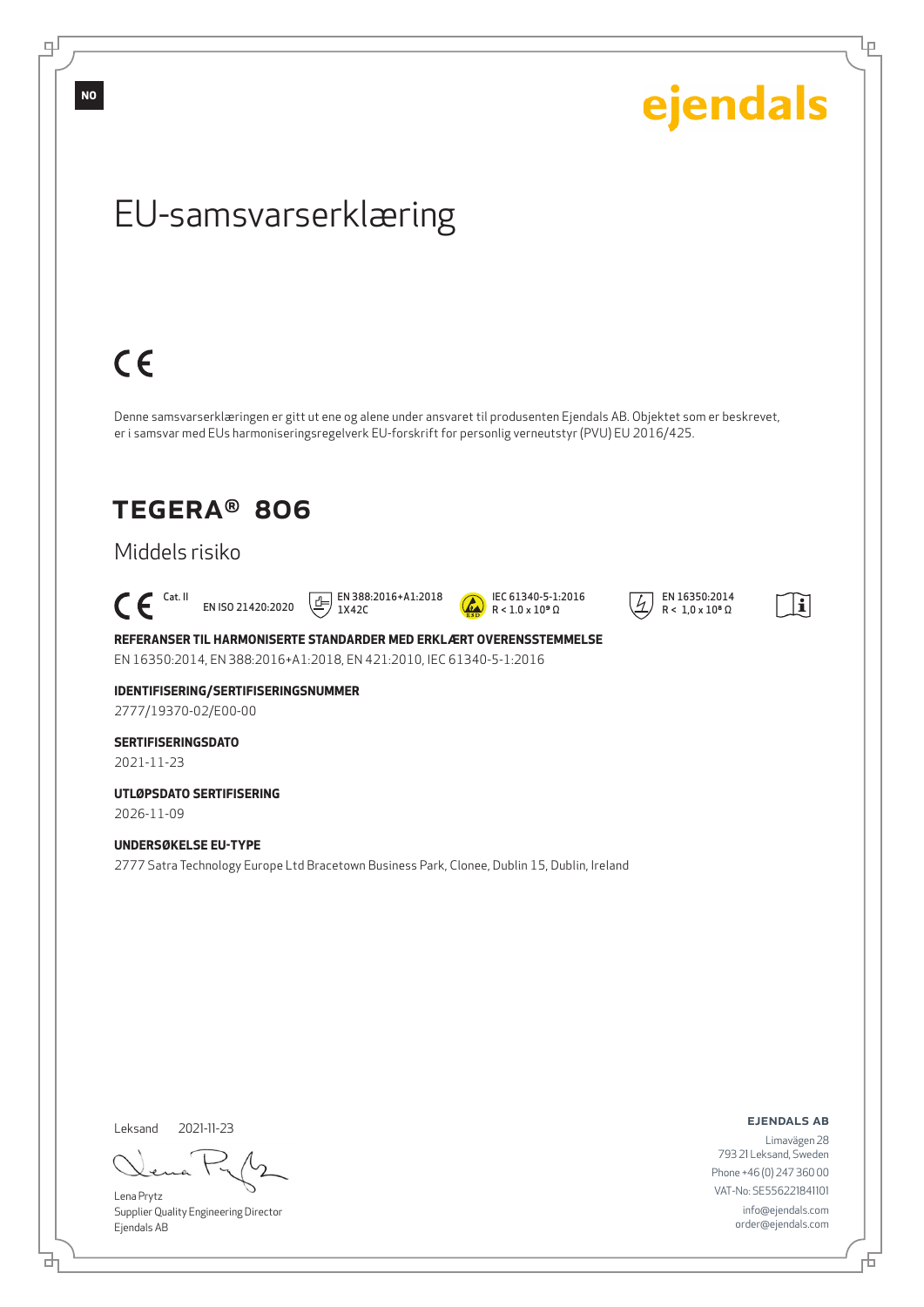

브

舌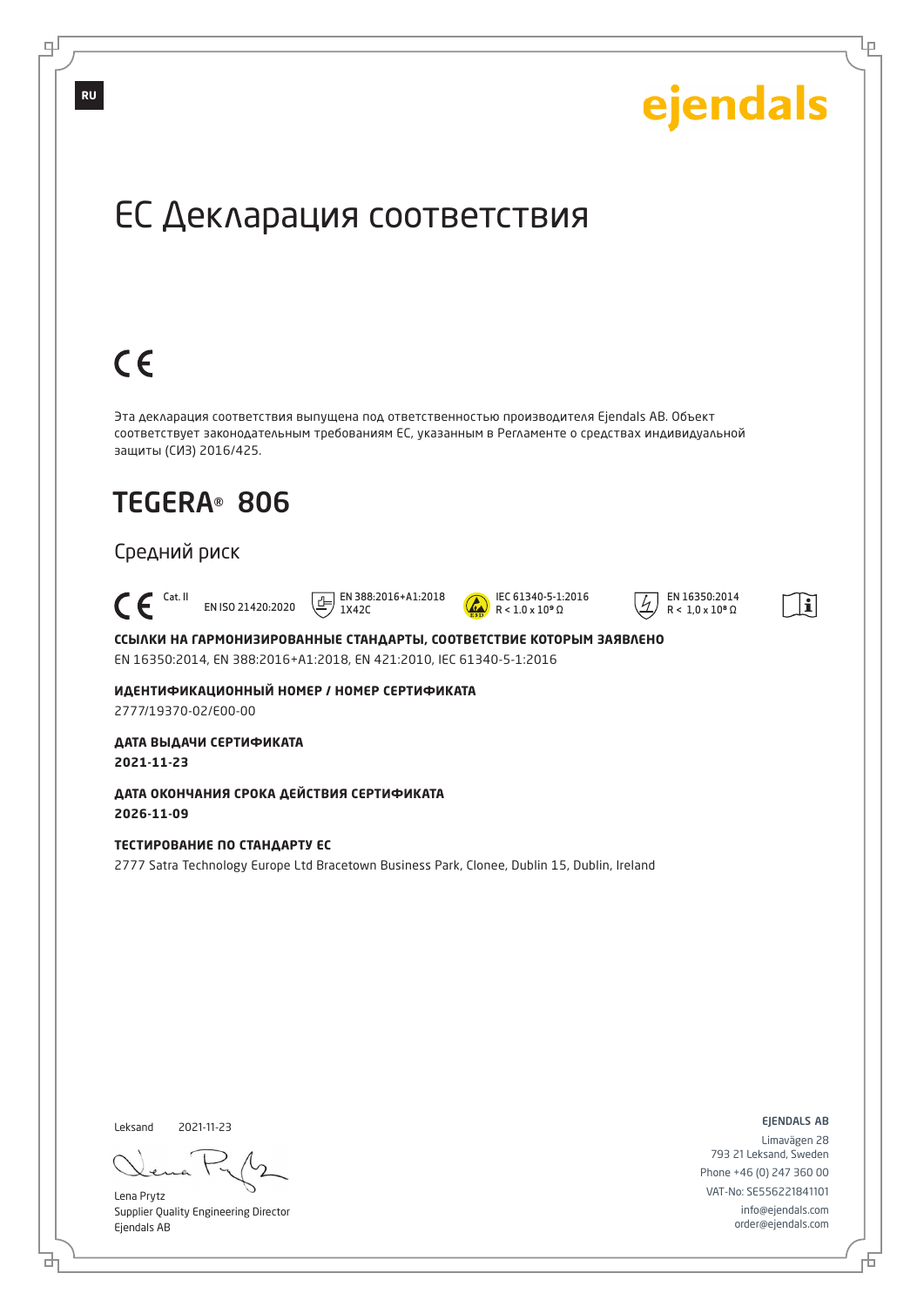

Supplier Quality Engineering Director Ejendals AB

டி

Ļμ

order@ejendals.com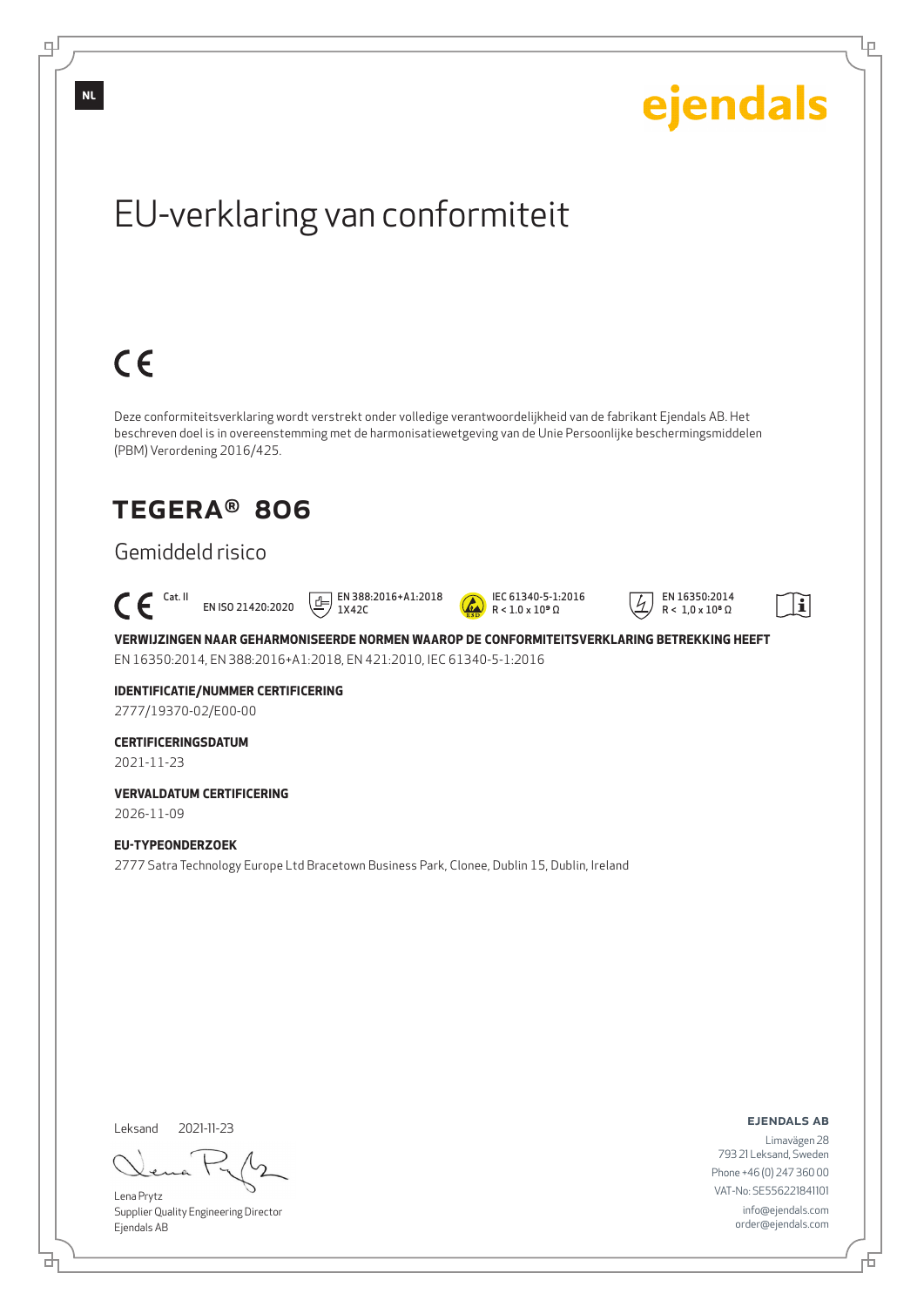

цſ

<u>다</u>

舌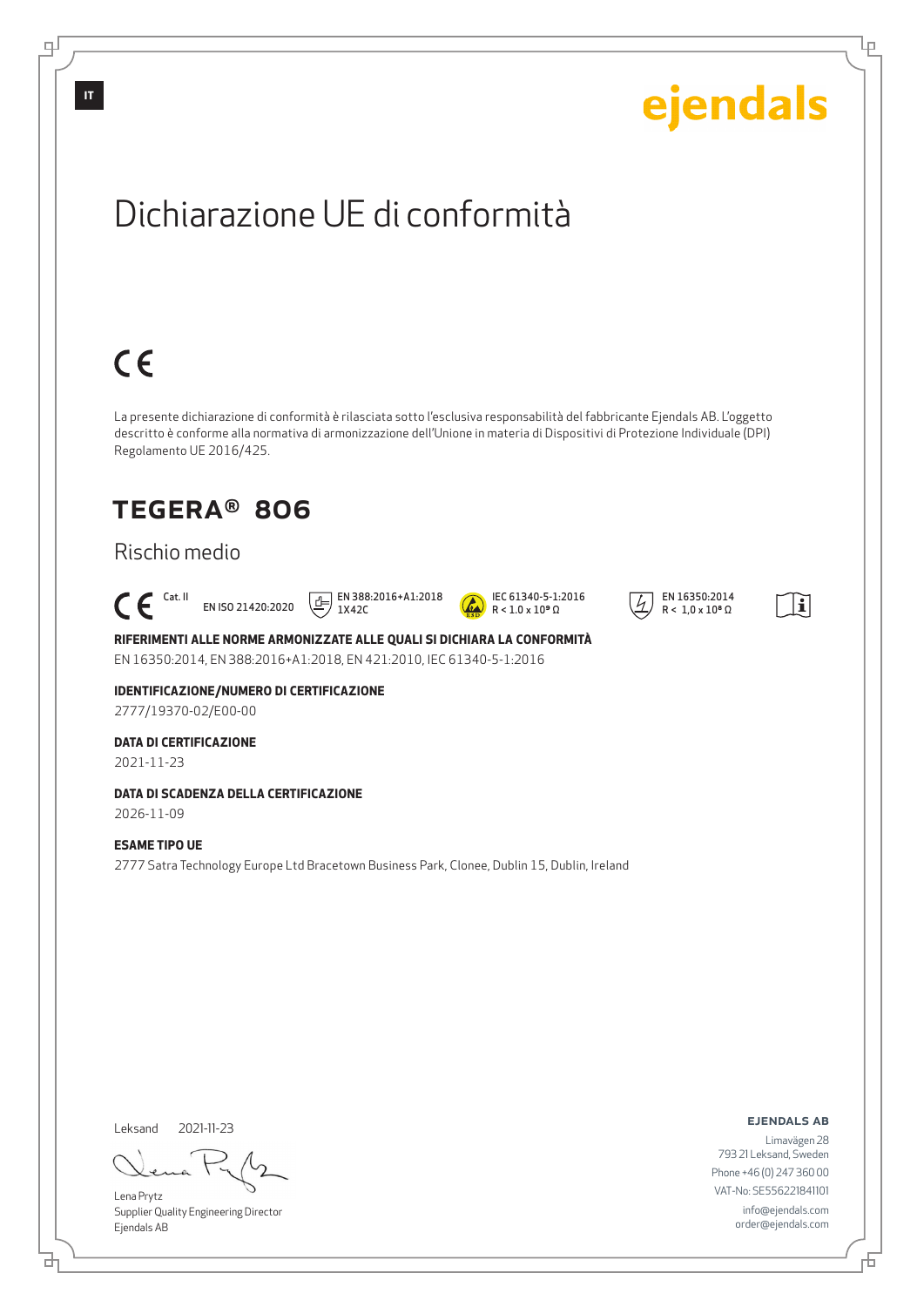

டி

Lena Prytz Supplier Quality Engineering Director Ejendals AB

브

Đ

Ļμ

Phone +46 (0) 247 360 00 VAT-No: SE556221841101 info@ejendals.com order@ejendals.com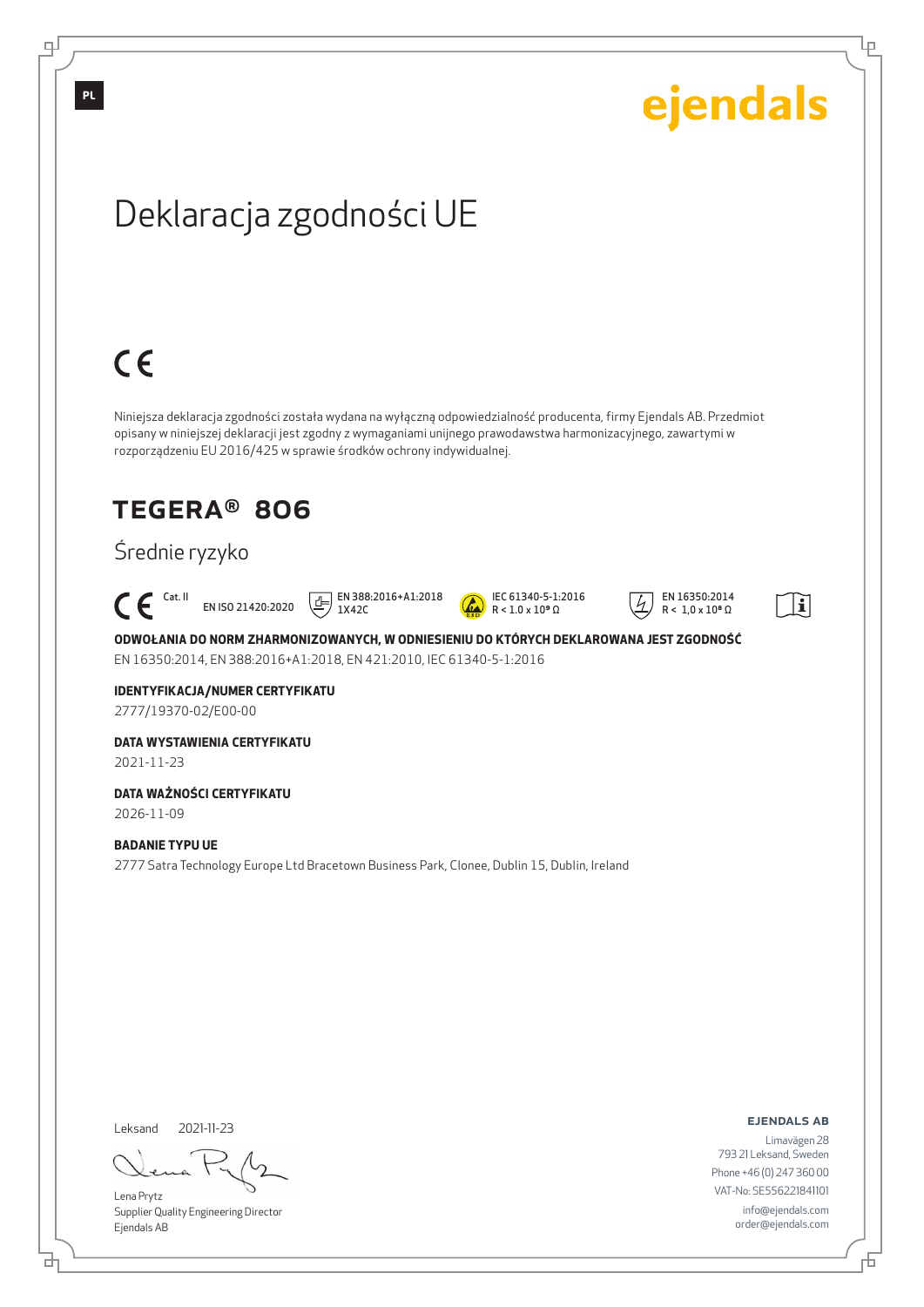

Leksand 2021-11-23

<u>다</u>

டி

Lena Prytz Supplier Quality Engineering Director Ejendals AB

ejendals ab

Limavägen 28 793 21 Leksand, Sweden Phone +46 (0) 247 360 00 VAT-No: SE556221841101 info@ejendals.com order@ejendals.com

Đ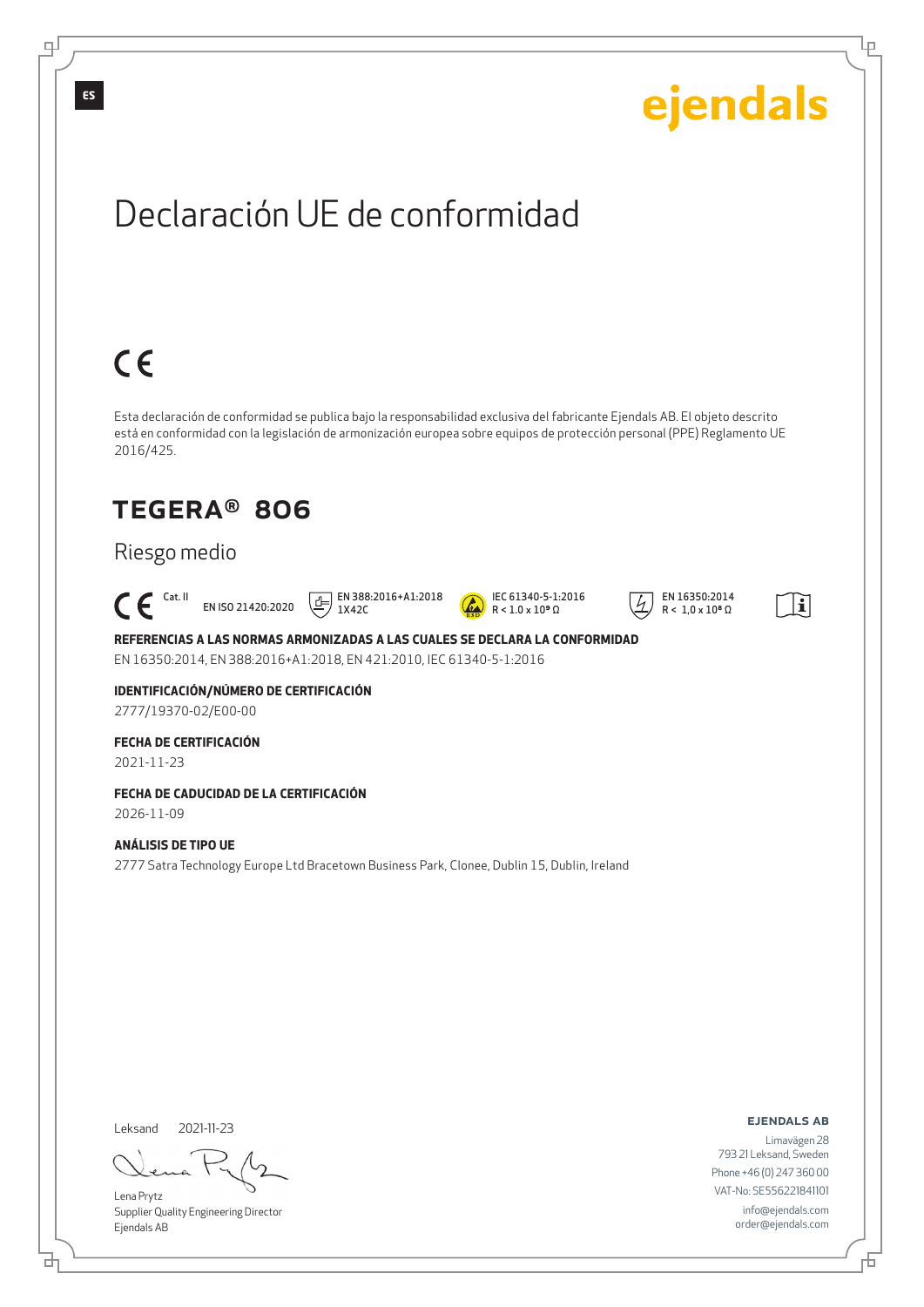

டி

<u>다</u>

舌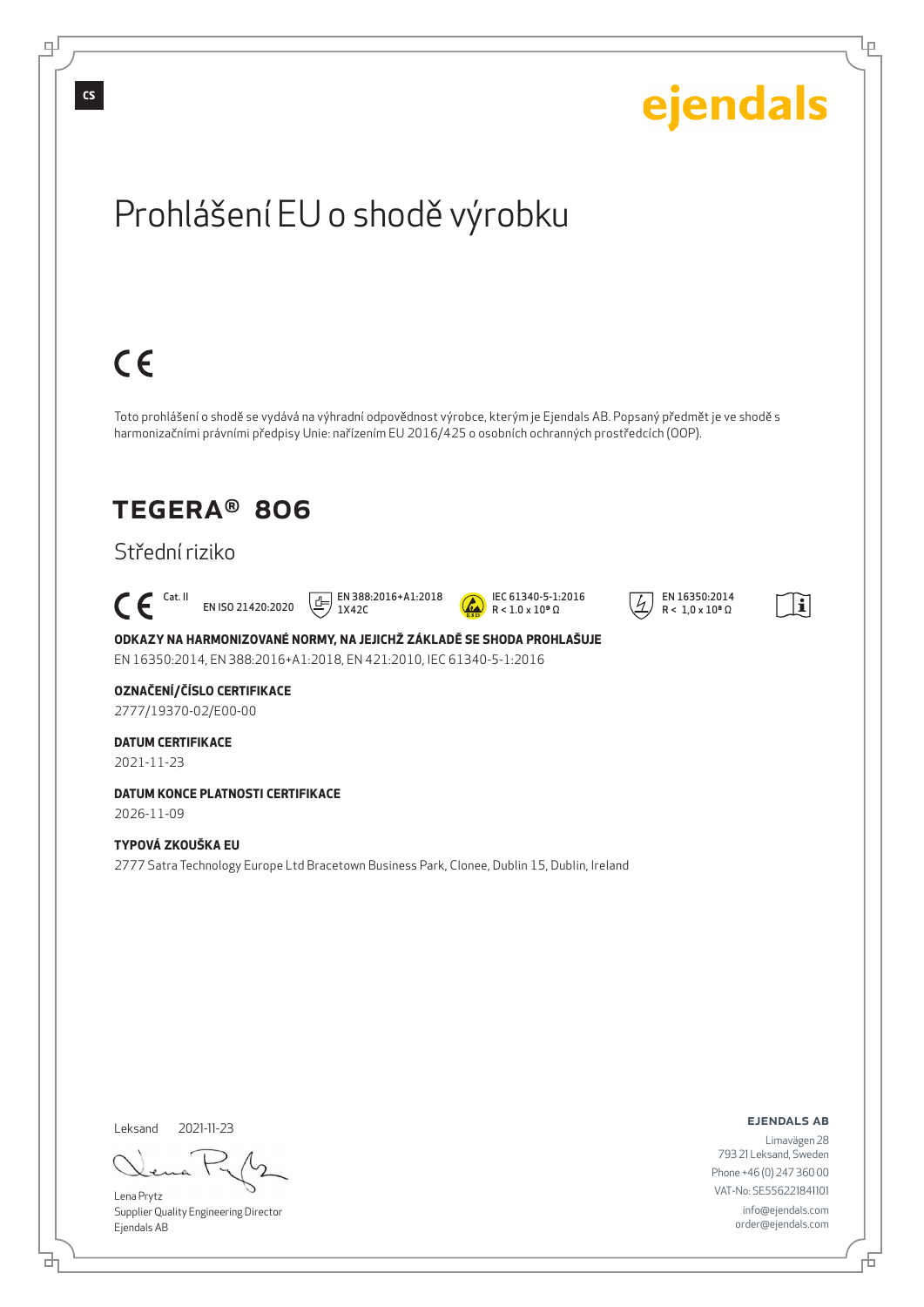

Lena Prytz Supplier Quality Engineering Director Ejendals AB

브

டி

order@ejendals.com

Đ

Ļμ

info@ejendals.com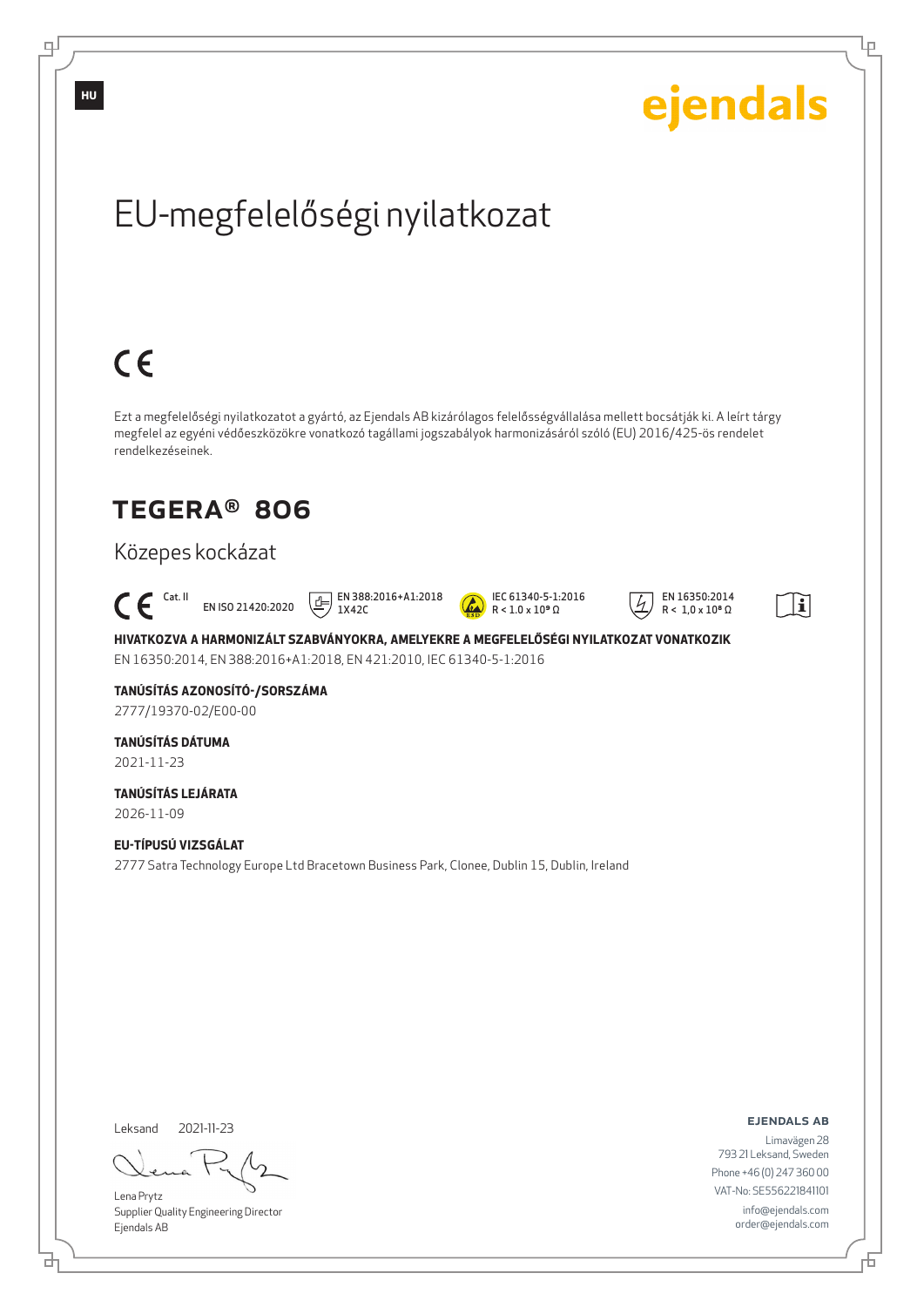

<u>다</u>

舌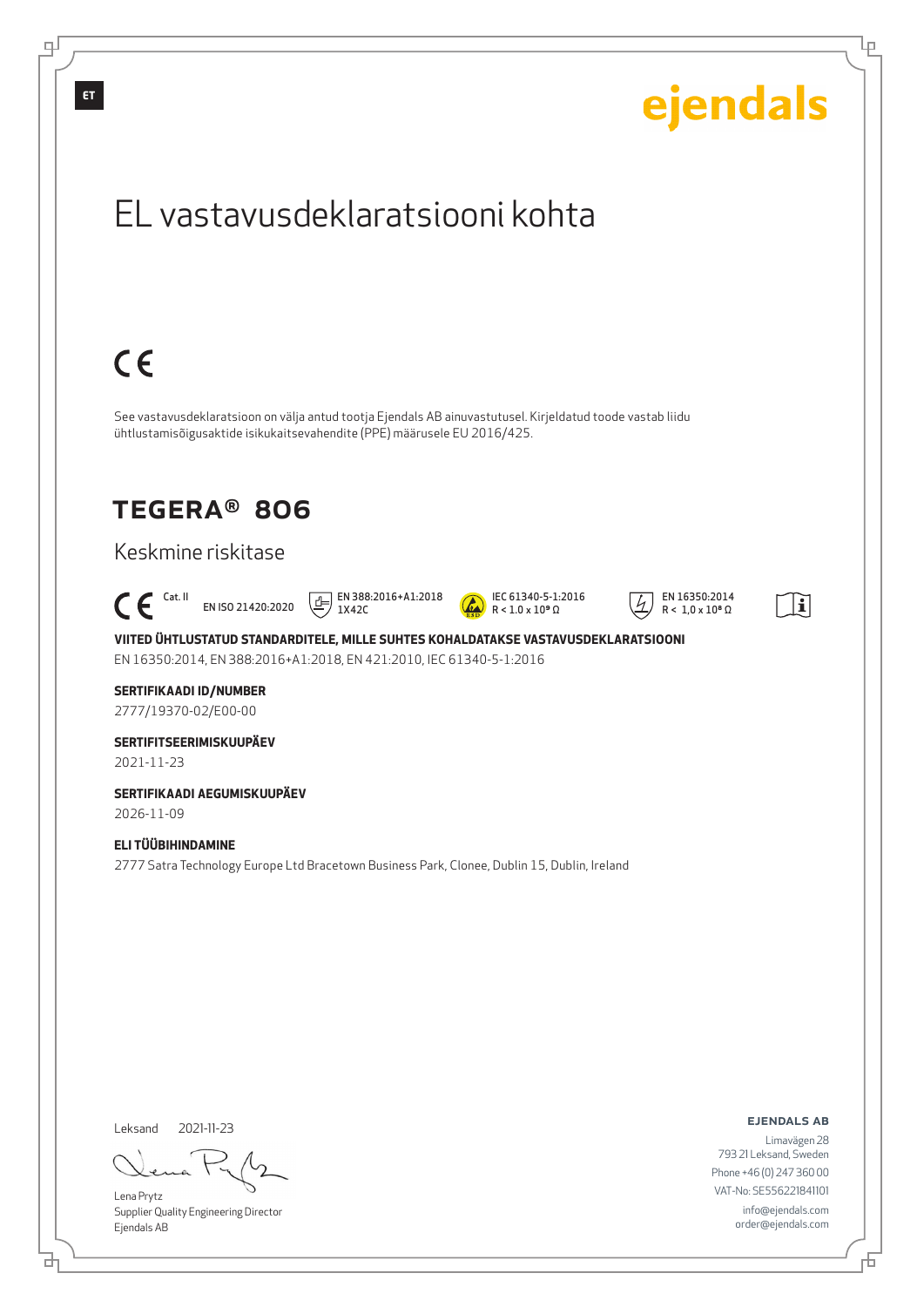

<u>다</u>

டி

Đ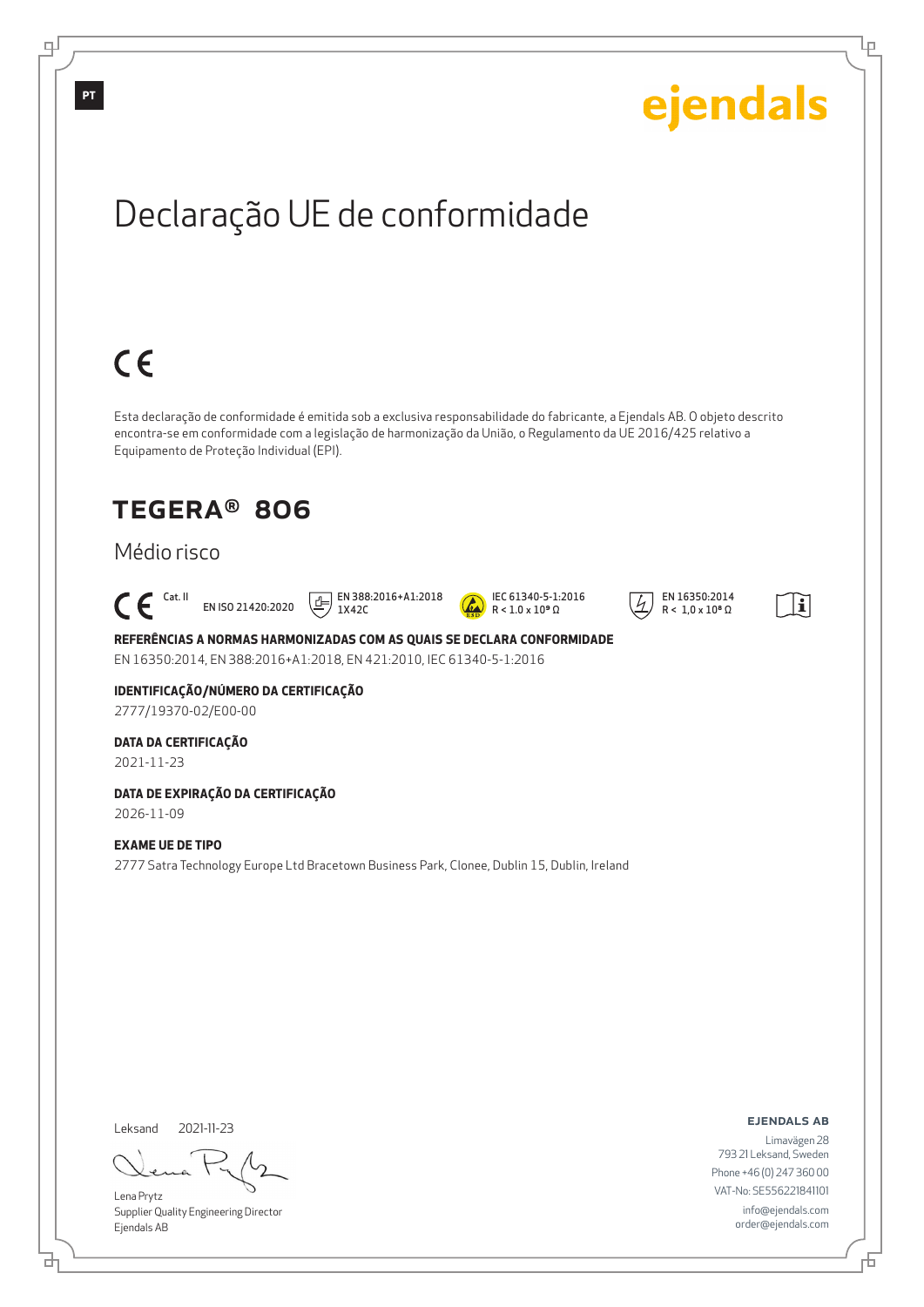

Lena Prytz Supplier Quality Engineering Director Ejendals AB

브

VAT-No: SE556221841101

Đ

Ļμ

info@ejendals.com order@ejendals.com

டி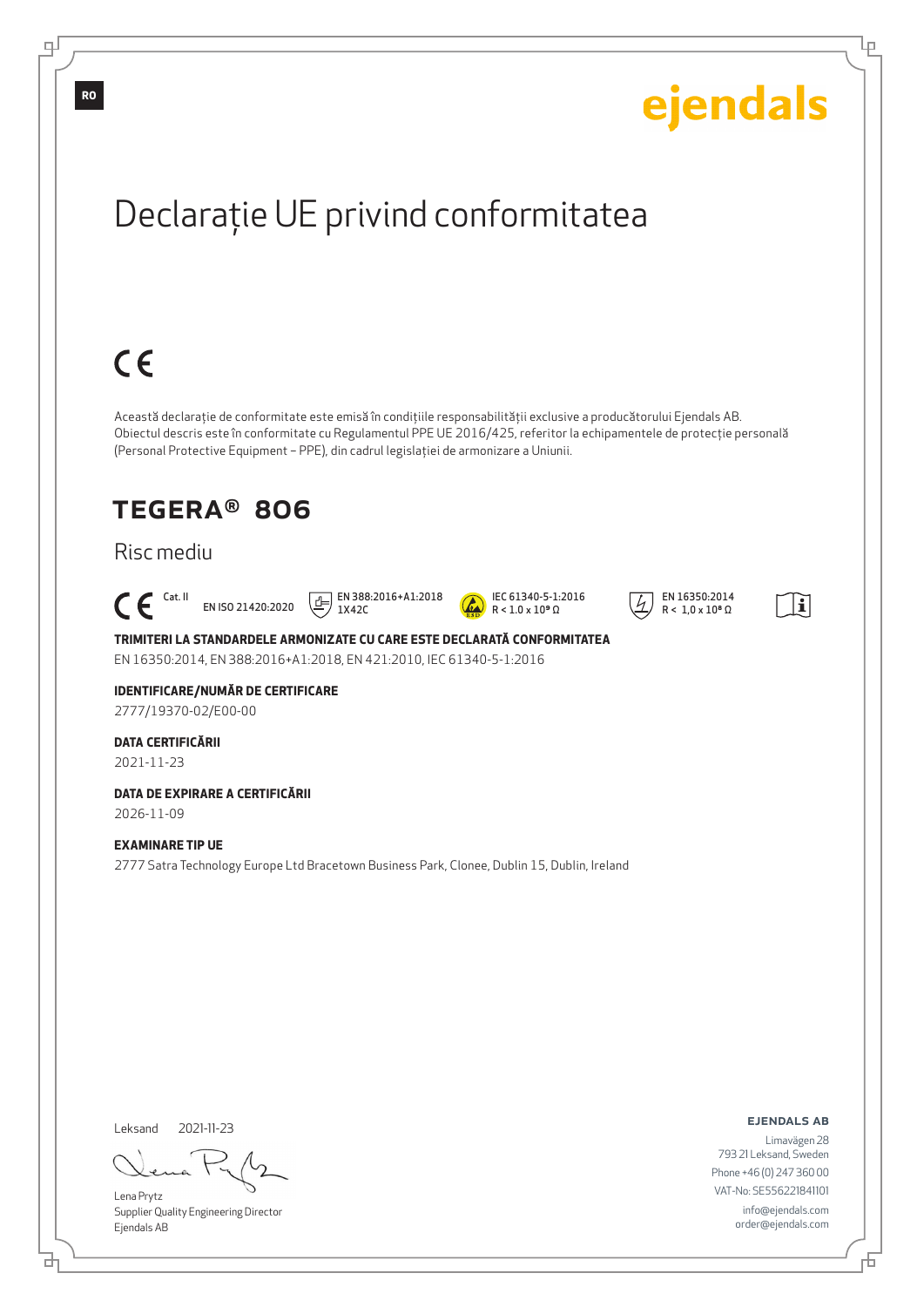

đ

舌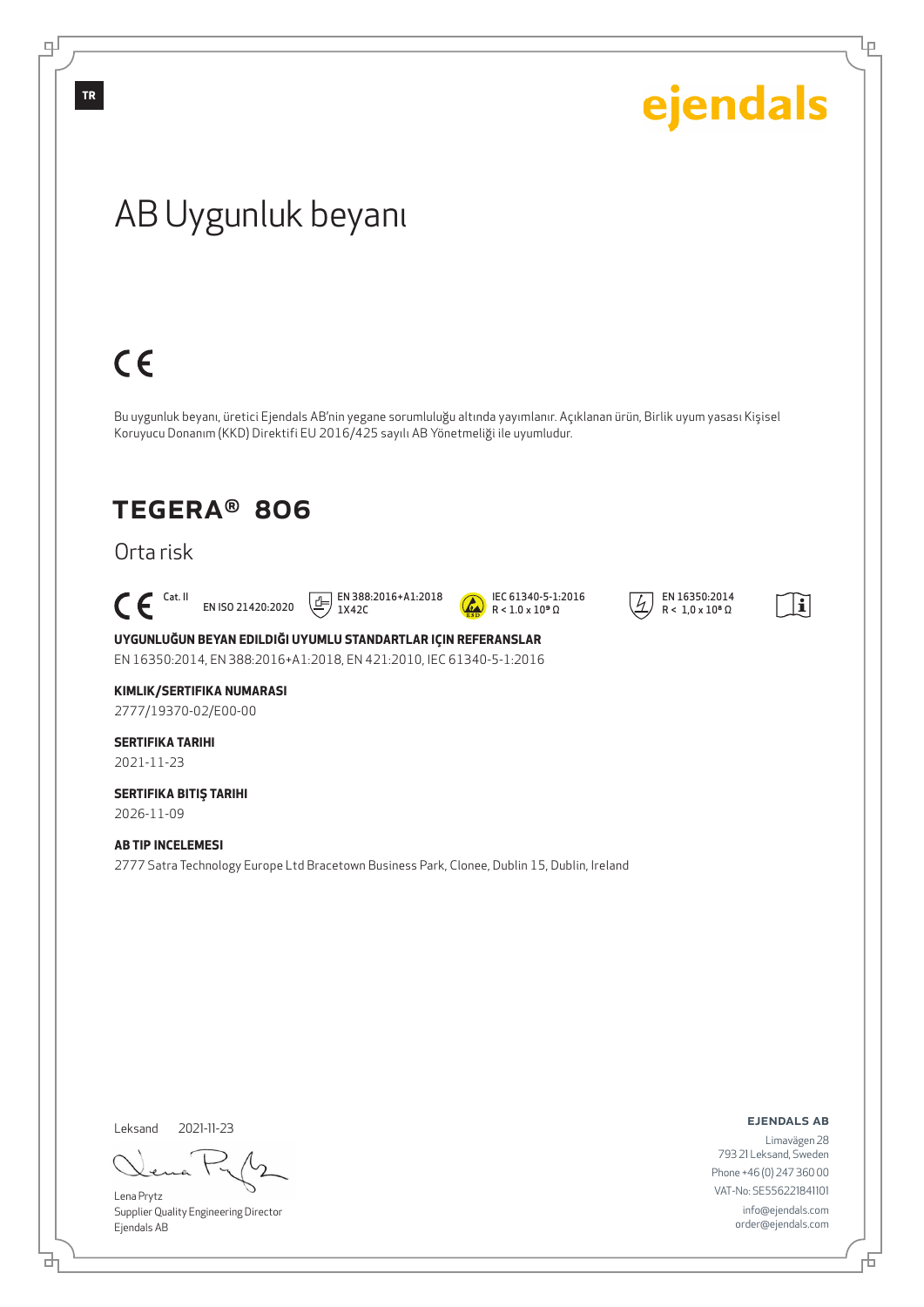

Leksand 2021-11-23

<u>다</u>

Lena Prytz Supplier Quality Engineering Director Ejendals AB

ejendals ab

Ļμ

Limavägen 28 793 21 Leksand, Sweden Phone +46 (0) 247 360 00 VAT-No: SE556221841101 info@ejendals.com order@ejendals.com

Đ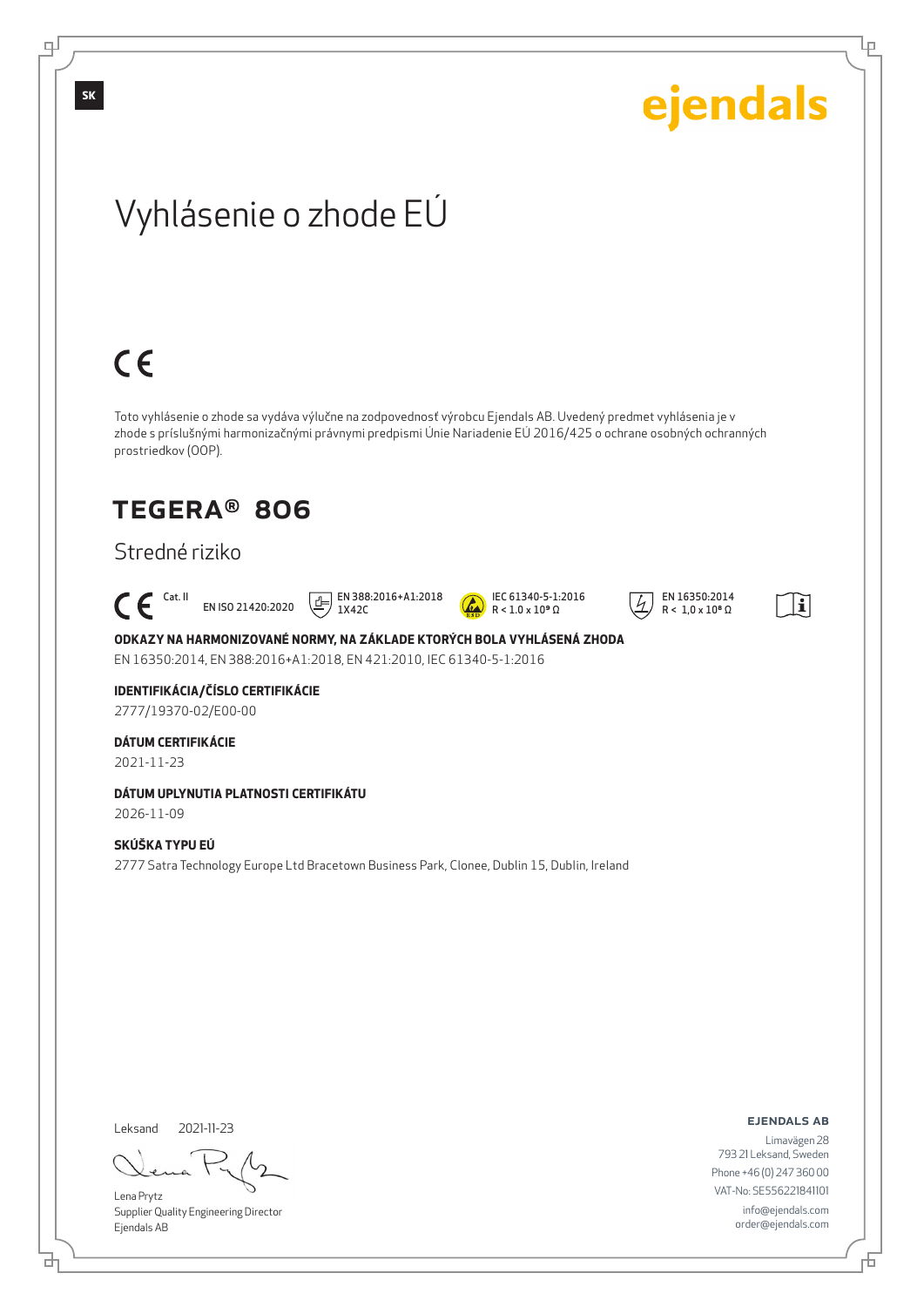

цſ

<u>다</u>

Đ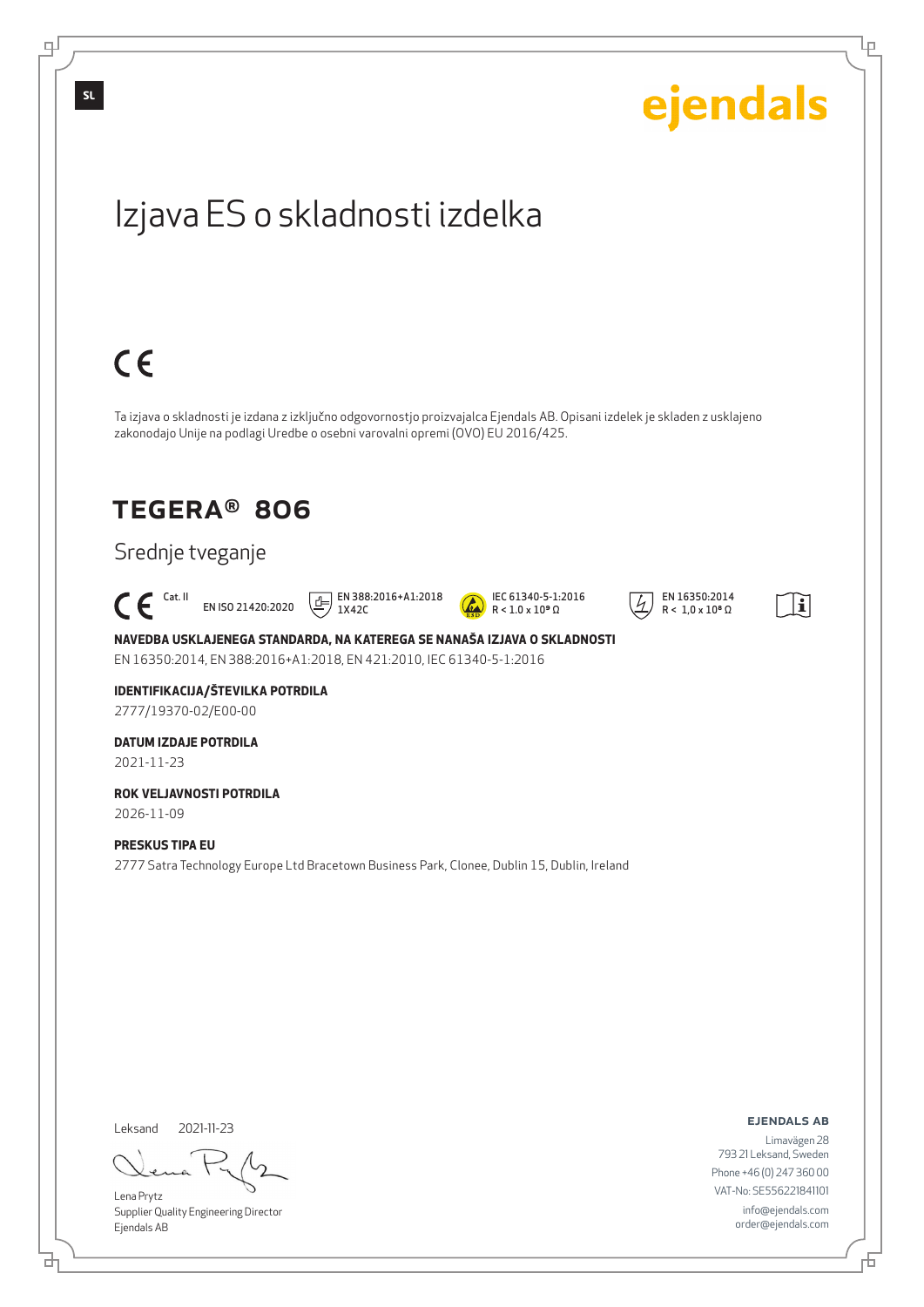டி

| ejendals                                                                                                                                                                                         |
|--------------------------------------------------------------------------------------------------------------------------------------------------------------------------------------------------|
| ES atitikties deklaracija                                                                                                                                                                        |
|                                                                                                                                                                                                  |
| $C \in$                                                                                                                                                                                          |
| Ši atitikties deklaracija pateikiama tik gamintojo "Ejendals AB" atsakomybe. Nurodytas objektas atitinka Sąjungos<br>derinamųjų teisės aktų asmeninių apsaugos priemonių reglamentą ES 2016/425. |
| <b>TEGERA® 806</b>                                                                                                                                                                               |

### Vidutinė rizika

 $\mathsf{C}\,\mathsf{C}$ <sup>Cat. II</sup> EN ISO 21420:2020

 $\boxed{1}$  EN 388:2016+A1:2018 1X42C



 $\overline{4}$  EN 16350:2014  $R < 1.0 \times 10^8 \Omega$ 



Ļρ

**NUORODOS Į SUDERINTUS STANDARTUS, KURIAIS REMIANTIS DEKLARUOJAMA ATITIKTIS** EN 16350:2014, EN 388:2016+A1:2018, EN 421:2010, IEC 61340-5-1:2016

**IDENTIFIKAVIMAS / SERTIFIKAVIMO NUMERIS** 2777/19370-02/E00-00

#### **SERTIFIKAVIMO DATA**

2021-11-23

**SERTIFIKATO GALIOJIMO PABAIGOS DATA** 2026-11-09

**ES TIPO PATIKRINIMAS** 2777 Satra Technology Europe Ltd Bracetown Business Park, Clonee, Dublin 15, Dublin, Ireland

Leksand 2021-11-23

Lena Prytz Supplier Quality Engineering Director Ejendals AB

ejendals ab

舌

Limavägen 28 793 21 Leksand, Sweden Phone +46 (0) 247 360 00 VAT-No: SE556221841101 info@ejendals.com order@ejendals.com

đ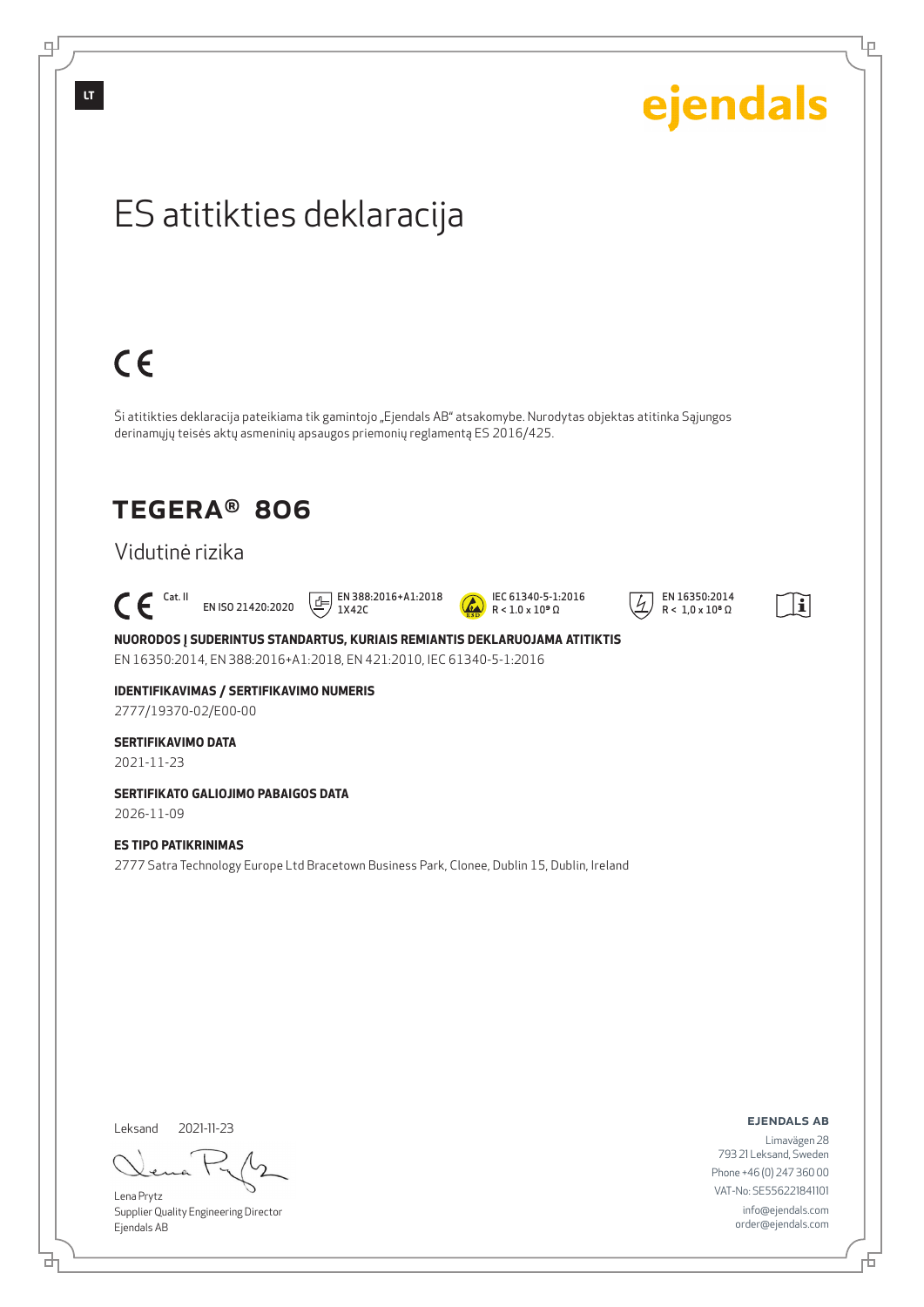

<u>다</u>

Đ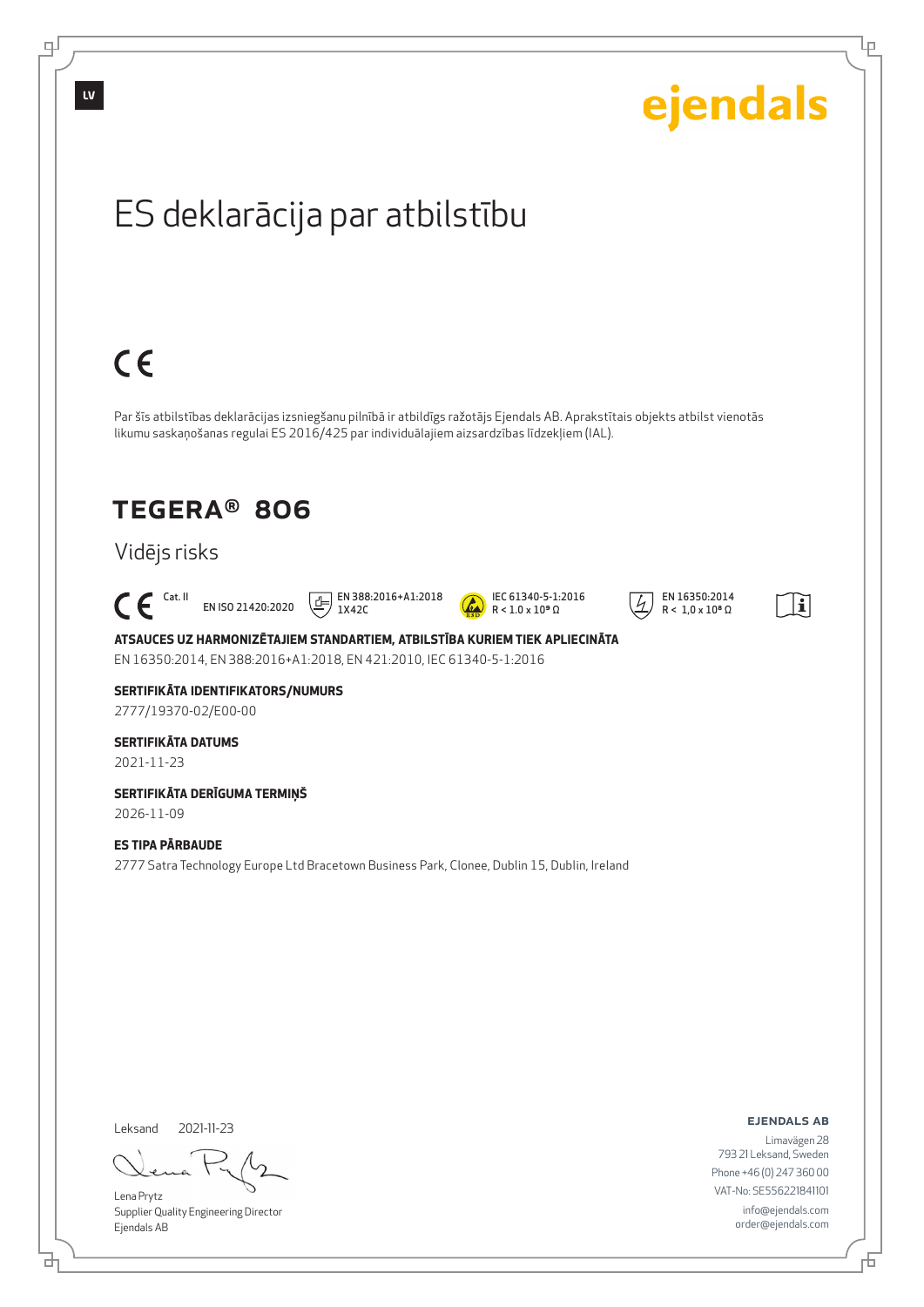

Lena Prytz Supplier Quality Engineering Director Ejendals AB

브

டி

info@ejendals.com order@ejendals.com

Đ